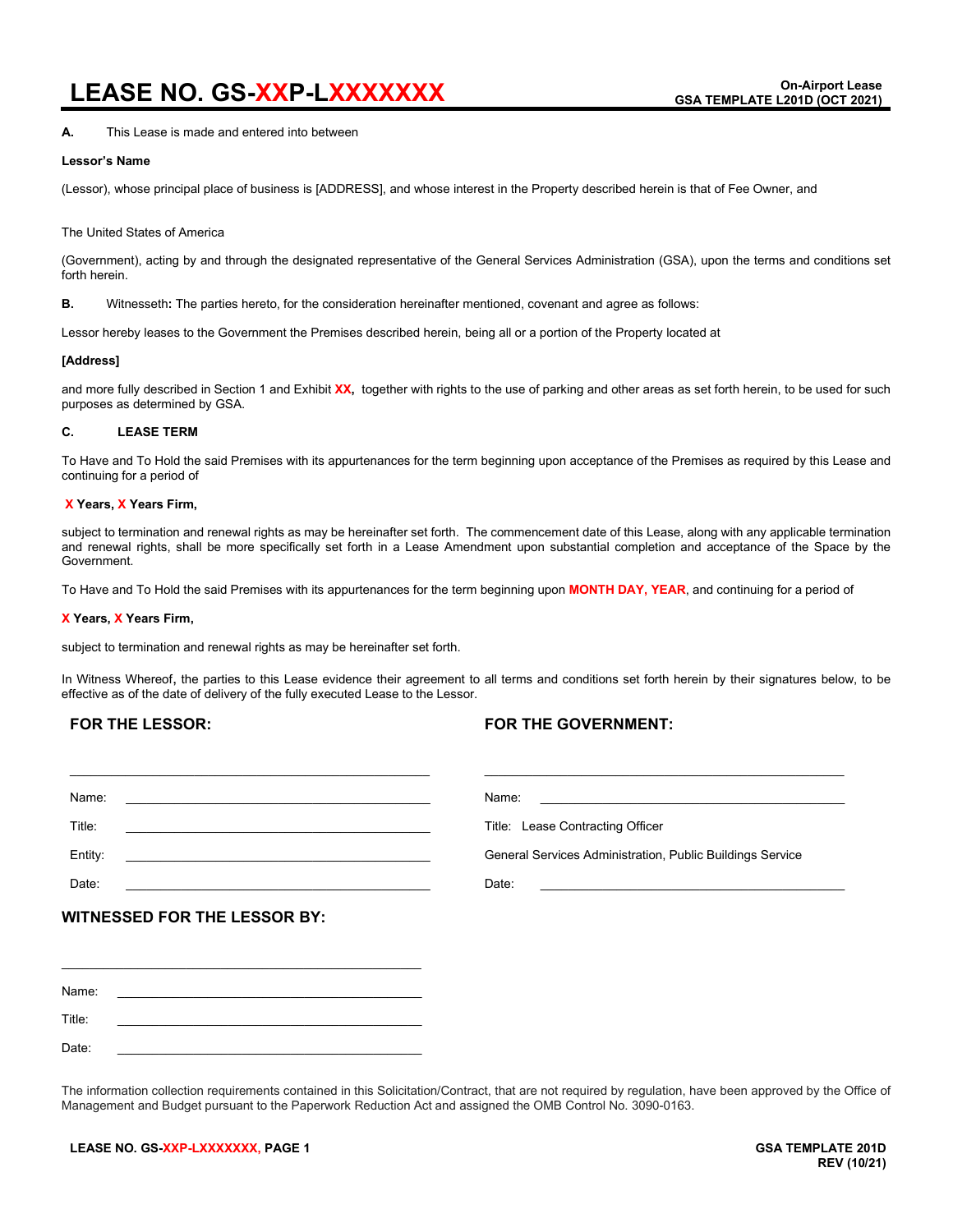**LEASE NO. GS -XX P -LXXXXXXX, PAGE 2**

LESSOR: \_\_\_\_\_\_\_\_\_ GOVERNMENT: \_\_\_\_\_\_\_\_\_\_ GSA TEMPLATE 201D **REV (10/21 )**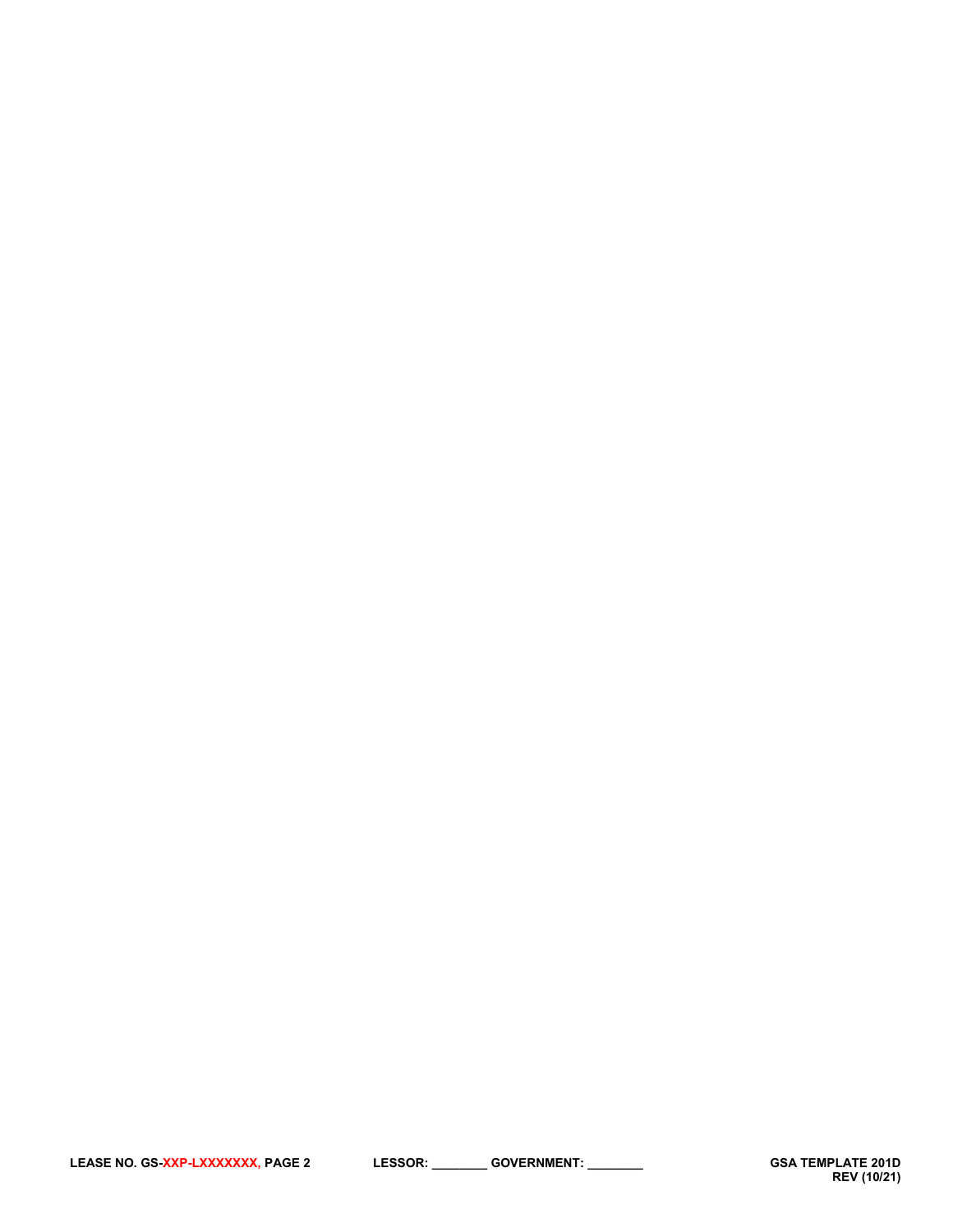| 1.01             |                                                                                                             |  |
|------------------|-------------------------------------------------------------------------------------------------------------|--|
| 1.02             |                                                                                                             |  |
| 1.03             |                                                                                                             |  |
| 1.04             |                                                                                                             |  |
| 1.05             |                                                                                                             |  |
| 1.06             |                                                                                                             |  |
| 1.07             |                                                                                                             |  |
| 1.08             |                                                                                                             |  |
|                  |                                                                                                             |  |
|                  |                                                                                                             |  |
|                  |                                                                                                             |  |
| 2.01             |                                                                                                             |  |
| 2.02             |                                                                                                             |  |
| 2.03             |                                                                                                             |  |
| 2.04             |                                                                                                             |  |
| 2.05             |                                                                                                             |  |
| 2.06             |                                                                                                             |  |
| 2.07             |                                                                                                             |  |
| 2.08             |                                                                                                             |  |
| 2.09             |                                                                                                             |  |
| 2.10             |                                                                                                             |  |
|                  |                                                                                                             |  |
| <b>SECTION 3</b> |                                                                                                             |  |
| 3.01             |                                                                                                             |  |
| 3.02             |                                                                                                             |  |
| 3.03             |                                                                                                             |  |
| 3.04             |                                                                                                             |  |
| 3.05             |                                                                                                             |  |
| 3.06             |                                                                                                             |  |
| 3.07             |                                                                                                             |  |
| 3.08             |                                                                                                             |  |
| 3.09             |                                                                                                             |  |
| 3.10             |                                                                                                             |  |
| 3.11             |                                                                                                             |  |
|                  |                                                                                                             |  |
|                  |                                                                                                             |  |
|                  |                                                                                                             |  |
| 4.01             |                                                                                                             |  |
| 4.02             |                                                                                                             |  |
| 4.04             |                                                                                                             |  |
| 4.05             |                                                                                                             |  |
| 4.06             | SAFEGUARDING AND DISSEMINATION OF CONTROLLED UNCLASSIFIED INFORMATION (CUI) BUILDING INFORMATION (FEB 2020) |  |
| 4.07             |                                                                                                             |  |
| 4.08             |                                                                                                             |  |
| 4.09             |                                                                                                             |  |
|                  |                                                                                                             |  |
|                  |                                                                                                             |  |
| <b>SECTION 5</b> |                                                                                                             |  |
| 5.01             |                                                                                                             |  |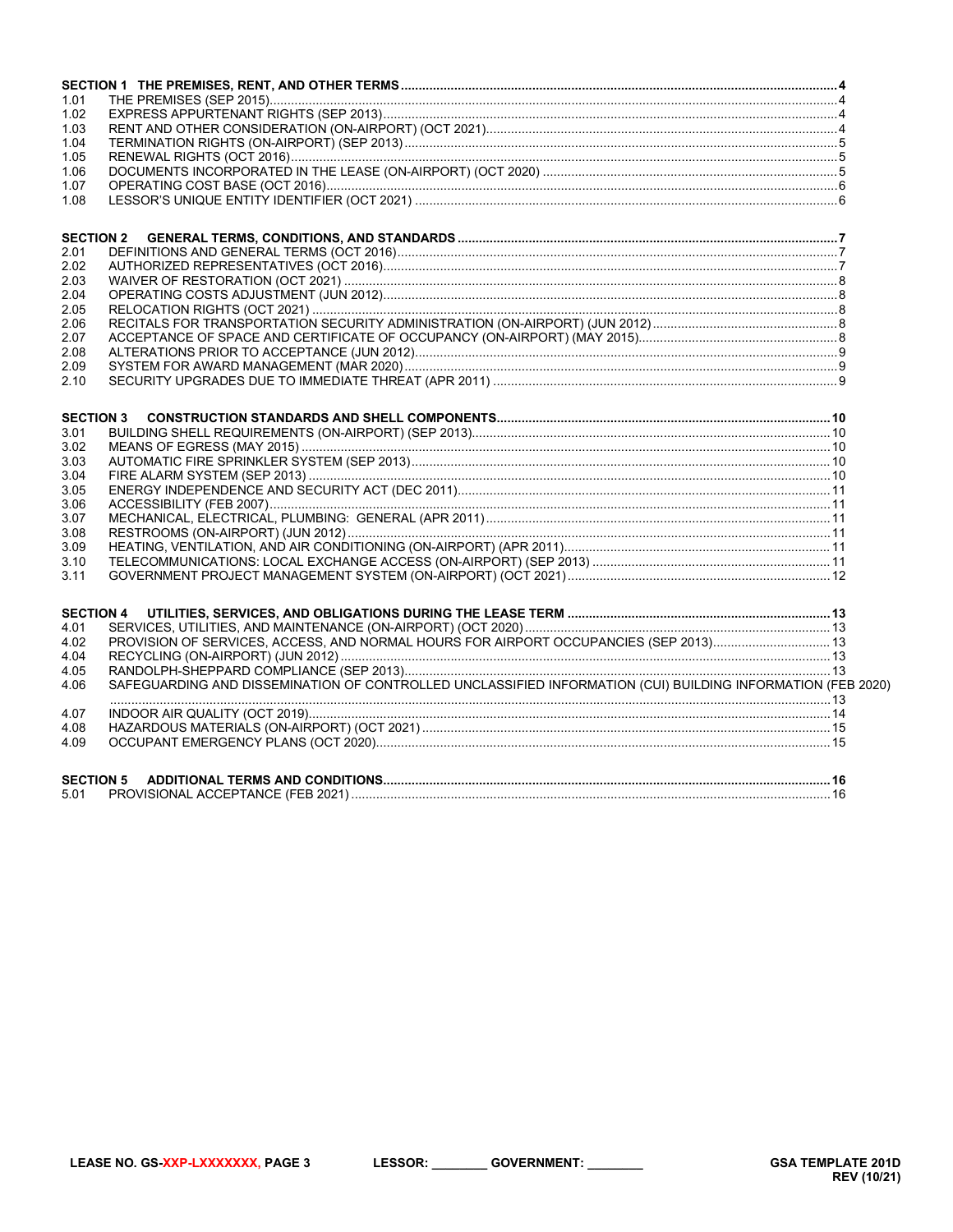# <span id="page-3-0"></span>**SECTION 1 THE PREMISES, RENT, AND OTHER TERMS**

### <span id="page-3-1"></span>**1.01 THE PREMISES (SEP 2015)**

The Premises are described as follows:

A. Office and Related Space: **XX** rentable square feet (RSF), yielding **XX** ANSI/BOMA Office Area (ABOA) square feet (SF) of office and related Space located on the **XX** floor(s) and known as Suite(s) **XX**, of the Building, as depicted on the floor plan(s) attached hereto as Exhibit **XX**.

Office and Related Space: XX rentable square feet (RSF), yielding XX ANSI/BOMA Office Area (ABOA) square feet (SF) of office and related Space and an additional XX RSF, yielding XX ABOA SF of free space (for which the Government will not be charged rent, including real estate taxes and operating cost escalations) in excess of the total **XX** RSF/**XX** ABOA SF indicated above, for a total of **XX** RSF (yielding **XX** ABOA SF), located on the **XX** floor(s) and known as Suite(s) **XX**, of the Building, as depicted on the floor plan(s) attached hereto as Exhibit **XX**. All rights, responsibilities, and obligations that bind the Lessor and Government under this lease agreement, including the General Clauses, and any other attachments hereto, shall pertain to the entire space under lease, including the free space.

B. Common Area Factor: The Common Area Factor (CAF) is established as **XX** percent. This factor, which represents the conversion from ABOA to rentable square feet, rounded to the nearest whole percentage, shall be used for purposes of rental adjustments in accordance with the Payment Clause of the General Clauses.

### <span id="page-3-2"></span>**1.02 EXPRESS APPURTENANT RIGHTS (SEP 2013)**

The Government shall have the non-exclusive right to the use of Appurtenant Areas, and shall have the right to post Rules and Regulations Governing Conduct on Federal Property, Title 41, CFR, Part 102-74, Subpart C within such areas. The Government will coordinate with Lessor to ensure signage is consistent with Lessor's standards. Appurtenant to the Premises and included in the Lease are rights to use the following:

Parking: XX parking spaces as depicted on the plan attached hereto as Exhibit XX, reserved for the exclusive use of the Government, of which XX shall be structured/inside parking spaces and XX shall be surface/outside parking spaces. In addition, the Lessor shall provide such additional parking spaces as required by the applicable code of the local government entity having jurisdiction over the Property.

Antennas, Satellite Dishes and Related Transmission Devices: (1) Space located on the roof of the Building sufficient in size for the installation and placement of telecommunications equipment, (2) the right to access the roof of the Building, and (3) use of all Building areas (e.g., chases, plenums, etc.) necessary for the use, operation, and maintenance of such telecommunications equipment at all times during the term of this Lease.

### <span id="page-3-3"></span>**1.03 RENT AND OTHER CONSIDERATION (ON-AIRPORT) (OCT 2021)**

A. The Government shall pay the Lessor annual rent payable monthly in arrears at the following rates:

|                          |                    | <b>Years 1 - 5</b>                 | <b>Years 6 - 10</b> |                           |  |  |
|--------------------------|--------------------|------------------------------------|---------------------|---------------------------|--|--|
|                          | <b>Annual Rent</b> | <b>Annual Rate /</b><br><b>RSF</b> | <b>Annual Rent</b>  | Annual Rate<br><b>RSF</b> |  |  |
| <b>Shell Rental Rate</b> | \$XXX.XXX.XX       | \$XX.XX                            | \$XXX.XXX.XX        | \$XX.XX                   |  |  |
| <b>Operating Costs</b>   | \$XXX.XXX.XX       | \$XX.XX                            | \$XXX.XXX.XX        | \$XX.XX                   |  |  |
| <b>Full Service Rate</b> | \$XXX.XXX.XX       | \$XX.XX                            | \$XXX.XXX.XX        | \$XX.XX                   |  |  |

|                                                    |                    | <b>Years 11 - 15</b>        | <b>Years 16 - 20</b>         |                             |  |  |
|----------------------------------------------------|--------------------|-----------------------------|------------------------------|-----------------------------|--|--|
|                                                    | <b>Annual Rent</b> | Annual Rate /<br><b>RSF</b> | <b>Annual Rent</b>           | Annual Rate /<br><b>RSF</b> |  |  |
| <b>Shell Rental Rate</b><br><b>Operating Costs</b> | \$XXX.XXX.XX       | \$XX.XX                     | \$XXX,XXX.XX<br>\$XXX.XXX.XX | \$XX.XX<br>\$XX.XX          |  |  |
|                                                    | \$XXX.XXX.XX       | \$XX.XX                     |                              |                             |  |  |
| l Full Service Rate                                | \$XXX,XXX.XX       | \$XX.XX                     | \$XXX,XXX.XX                 | \$XX.XX                     |  |  |

B. Parking shall be provided at a rate of**\$XX** per parking space per month (structured/inside), and **\$XX** per parking space per month (surface/outside).

C. The Lessor has offered free rent for the first **XX (X)** months of the Lease (free rent includes shell, operating, TI, BSAC and parking rent). Therefore, the first **XX (X)** months of the Lease shall be provided at no cost to the Government.

D. Rent is subject to adjustment based upon a mutual measurement of the Space upon acceptance, not to exceed **XX** ABOA SF. based upon the methodology outlined under the "Payment" clause of GSA Form 3517.

E. Rent is subject to adjustment based upon the final TI cost to be amortized in the rental rate, as agreed upon by the parties subsequent to the Lease Award Date.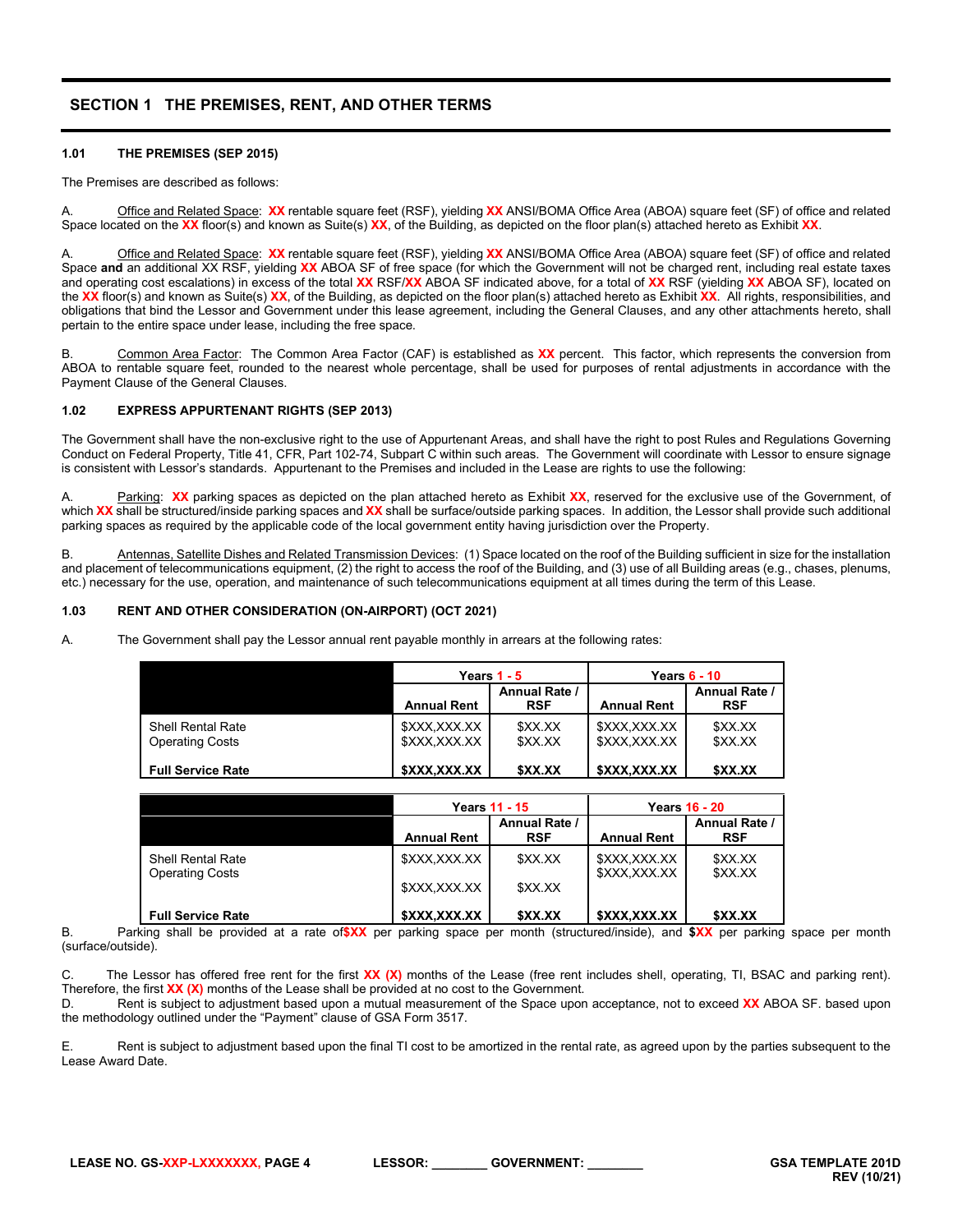F. If the Government occupies the Premises for less than a full calendar month, then rent shall be prorated based on the actual number of days of occupancy for that month.

G. Rent shall be paid to Lessor by electronic funds transfer (EFT) in accordance with the provisions of the General Clauses. Rent shall be payable using the EFT information contained in the System for Award Management (SAM). In the event the EFT information changes, the Lessor shall be responsible for providing the updated information to SAM. Failure by the Lessor to maintain an active registration in SAM may result in delay of rental payments until such time as the SAM registration is activated. This registration service is free of charge.

H. The Lessor shall provide to the Government, in exchange for the payment of rental and other specified consideration, the following:

1. The leasehold interest in the Property described herein in the paragraph entitled "The Premises,"

2. All costs, expenses and fees to perform the work required for acceptance of the Premises in accordance with this Lease, including all costs for labor, materials, and equipment, professional fees, contractor fees, attorney fees, permit fees, inspection fees, and similar such fees, and all related expenses;

3. Performance or satisfaction of all other obligations set forth in this Lease; and,

4. All services, utilities, and maintenance required for the proper operation of the Property, the Building, and the Premises in accordance with the terms of the Lease, including, but not limited to, all inspections, modifications, repairs, replacements, and improvements required to be made thereto to meet the requirements of this Lease.

All services, utilities (with the exclusion of \_\_\_\_\_\_\_\_\_\_\_), maintenance required for the proper operation of the Property, the Building, and the Leased Premises, in accordance with the terms of the Lease, including, but not limited to, all inspections, modifications, repairs, replacements and improvements required to be made thereto to meet the requirements of this Lease. The Government shall be responsible for paying<br>the cost of directly to the utility provider. The Lessor shall ensure that su directly to the utility provider. The Lessor shall ensure that such utilities are separately metered. The Lessor shall provide and install as part of shell rent, separate meters for utilities. Sub-meters are not acceptable. The Lessor shall furnish in writing to the Lease Contracting Officer (LCO), prior to occupancy by the Government, a record of the meter numbers and verification that the meters measure Government usage only. Proration is not permissible. In addition, an automatic control system shall be provided to assure compliance with heating, ventilation, and air conditioning requirements.

### <span id="page-4-0"></span>**1.04 TERMINATION RIGHTS (ON-AIRPORT) (SEP 2013)**

The Government may terminate this Lease, in whole or in part, at any time during the term of this lease with **XX** days' prior written notice to the Lessor if (i) regularly scheduled commercial air services cease, (ii) the airport opts to replace TSA screeners with private contractors, (iii) the checkpoint supported by the leased Space is closed, or (iv) the Government reduces its presence at the airport due to a reduction in enplanements. The effective date of the termination shall be the day following the expiration of the required notice period or the termination date set forth in the notice, whichever is later. No rental shall accrue after the effective date of termination.

B. The Government may terminate this Lease, in whole or in part, at any time effective after the Firm Term of this Lease, by providing not less than **XX** days' prior written notice to the Lessor. The effective date of the termination shall be the day following the expiration of the required notice period or the termination date set forth in the notice, whichever is later. No rental shall accrue after the effective date of termination.

### <span id="page-4-1"></span>**1.05 RENEWAL RIGHTS (OCT 2016)**

This Lease may be renewed at the option of the Government for a term of **XX YEARS** at the following rental rate(s):

|                          | <b>OPTION TERM, YEARS XX - XX</b>                                                                                    |            |  |  |  |
|--------------------------|----------------------------------------------------------------------------------------------------------------------|------------|--|--|--|
|                          | <b>ANNUAL RATE / RSF</b><br><b>ANNUAL RENT</b>                                                                       |            |  |  |  |
| <b>SHELL RENTAL RATE</b> | <b>SXX</b>                                                                                                           | <b>SXX</b> |  |  |  |
| <b>OPERATING COSTS</b>   | OPERATING COST BASIS SHALL CONTINUE<br>FROM THE EFFECTIVE YEAR OF THE LEASE.<br>OPTION TERM IS SUBJECT TO CONTINUING |            |  |  |  |
| ANNUAL ADJUSTMENTS.      |                                                                                                                      |            |  |  |  |

provided notice is given to the Lessor at least **XX** days before the end of the original lease term, all other terms and conditions of this Lease, as same may have been amended, shall remain in full force and effect during any renewal term.

Termination rights outlined "Termination Rights" paragraph apply to all renewal terms.

### <span id="page-4-2"></span>**1.06 DOCUMENTS INCORPORATED IN THE LEASE (ON-AIRPORT) (OCT 2020)**

The following documents are attached to and made part of the Lease: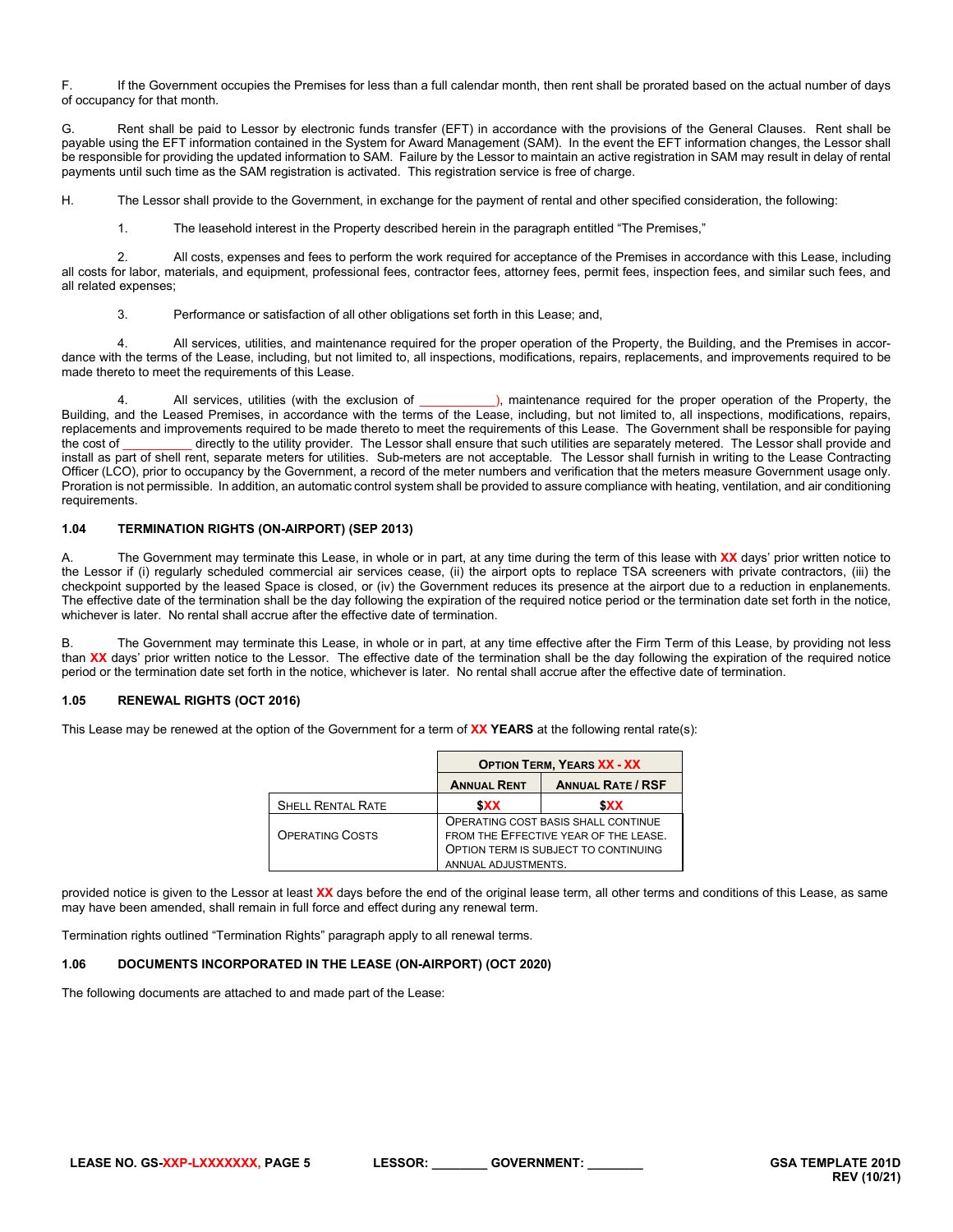| <b>DOCUMENT NAME</b>               | NO. OF<br><b>PAGES</b> | <b>EXHIBIT</b> |
|------------------------------------|------------------------|----------------|
| Floor Plan(s)                      |                        |                |
| Parking Plan(s)                    |                        |                |
| GSA Form 3517B. General Clauses    |                        |                |
| Small Business Subcontracting Plan |                        |                |

# <span id="page-5-0"></span>**1.07 OPERATING COST BASE (OCT 2016)**

The parties agree, for the purpose of applying the paragraph titled "Operating Costs Adjustment," that the Lessor's base rate for operating costs shall be **\$XX.XX** per RSF.

# <span id="page-5-1"></span>**1.08 LESSOR'S UNIQUE ENTITY IDENTIFIER (OCT 2021)**

Lessor's Unique Entity Identifier

UEI-DUNS: **XXXXXXXXX**

UEI-SAM: **XXXXXXXXXXX**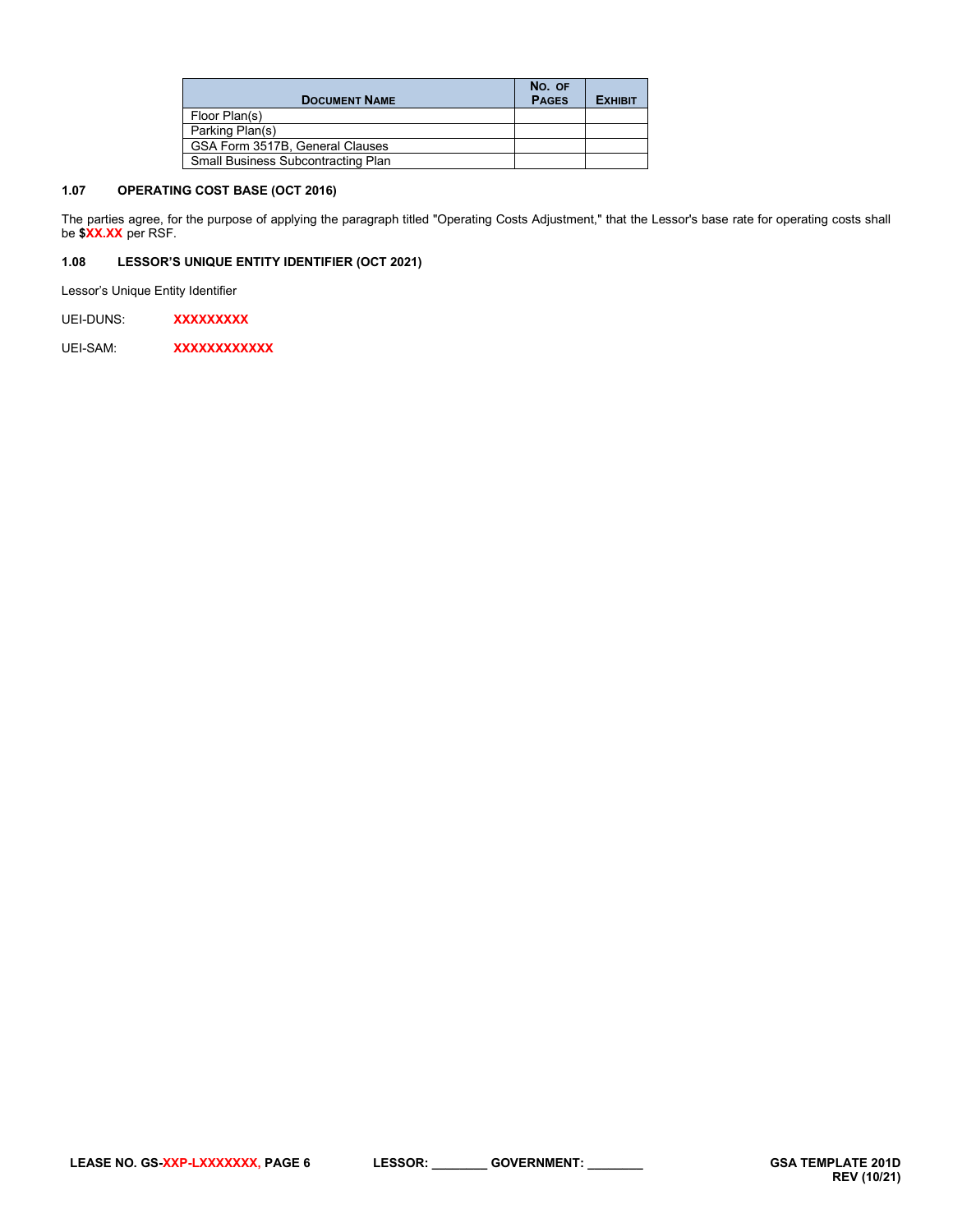# <span id="page-6-0"></span>**SECTION 2 GENERAL TERMS, CONDITIONS, AND STANDARDS**

### <span id="page-6-1"></span>**2.01 DEFINITIONS AND GENERAL TERMS (OCT 2016)**

Unless otherwise specifically noted, all terms and conditions set forth in this Lease shall be interpreted by reference to the following definitions, standards, and formulas:

- A. Appurtenant Areas. Appurtenant Areas are defined as those areas and facilities on the Property that are not located within the Premises, but for which rights are expressly granted under this Lease, or for which rights to use are reasonably necessary or reasonably anticipated with respect to the Government's enjoyment of the Premises and express appurtenant rights.
- B. Broker. If GSA awarded this Lease using a contract real estate broker, Broker shall refer to GSA's broker.
- C. Building. Building(s) situated on the Property in which the Premises are located .
- D. Commission Credit. If GSA awarded this Lease using a Broker, and the Broker agreed to forego a percentage of its commission to which it is entitled in connection with the award of this Lease, the amount of this credit is referred to as the "Commission Credit."
- E. Common Area Factor. The "Common Area Factor" (CAF) is a conversion factor determined by the Building owner and applied by the owner to the ABOA SF to determine the RSF for the leased Space. The CAF is expressed as a percentage of the difference between the amount of rentable SF and ABOA SF, divided by the ABOA SF. For example 11,500 RSF and 10,000 ABOA SF will have a CAF of 15% [(11,500 RSF-10,000 ABOA SF)/10,000 ABOA SF]. For the purposes of this Lease, the CAF shall be determined in accordance with the applicable ANSI**/** BOMA standard for the type of space to which the CAF shall apply.
- F. Contract. Contract shall mean this Lease.
- G. Contractor. Contractor shall mean Lessor.
- H. Days. All references to "day" or "days" in this Lease shall mean calendar days, unless specified otherwise.
- I. FAR. All references to the FAR shall be understood to mean the Federal Acquisition Regulation, codified at 48 CFR Chapter 1.
- J. Firm Term/Non-Firm Term. The Firm Term is that part of the Lease term that is not subject to termination rights. The Non-Firm Term is that part of the Lease term following the end of the Firm Term.
- K. GSAR. All references to the GSAR shall be understood to mean the GSA supplement to the FAR, codified at 48 CFR Chapter 5.
- L. Lease Term Commencement Date. The date on which the Lease term commences.
- M. Lease Award Date. The date the LCO executes the Lease and mails or otherwise furnishes written notification of the executed Lease to the successful Offeror (date on which the parties' obligations under the Lease begin).
- N. Premises. The Premises are defined as the total Office Area or other type of Space, together with all associated common areas, described in Section 1 of this Lease, and delineated by plan in the attached exhibit. Parking and other areas to which the Government has rights under this Lease are not included in the Premises.
- O. Property. The Property is defined as the land and Buildings in which the Premises are located, including all Appurtenant Areas (e.g., parking areas) to which the Government is granted rights.
- P. Rentable Space or Rentable Square Feet (RSF). Rentable Space is the area for which a tenant is charged rent. It is determined by the Building owner and may vary by city or by building within the same city. The Rentable Space may include a share of Building support/common areas such as elevator lobbies, Building corridors, and floor service areas. Floor service areas typically include restrooms, janitor rooms, telephone closets, electrical closets, and mechanical rooms. The Rentable Space does not include vertical building penetrations and their enclosing walls, such as stairs, elevator shafts, and vertical ducts. Rentable Square Feet is calculated using the following formula for each type of Space (e.g., office, warehouse, etc.) included in the Premises: ABOA SF of Space x (1 + CAF) = RSF.
- Q. Space. The Space shall refer to that part of the Premises to which the Government has exclusive use, such as Office Area, or other type of Space. Parking areas to which the Government has rights under this Lease are not included in the Space.
- R. Office Area. For the purposes of this Lease, Space shall be measured in accordance with the standard (Z65.1-1996) provided by American National Standards Institute**/**Building Owners and Managers Association (ANSI**/**BOMA) for Office Area, which means "the area where a tenant normally houses personnel and/or furniture, for which a measurement is to be computed." References to ABOA mean ANSI**/**BOMA Office Area.
- S. Working Days. Working Days shall mean weekdays, excluding Saturdays and Sundays and Federal holidays.

## <span id="page-6-2"></span>**2.02 AUTHORIZED REPRESENTATIVES (OCT 2016)**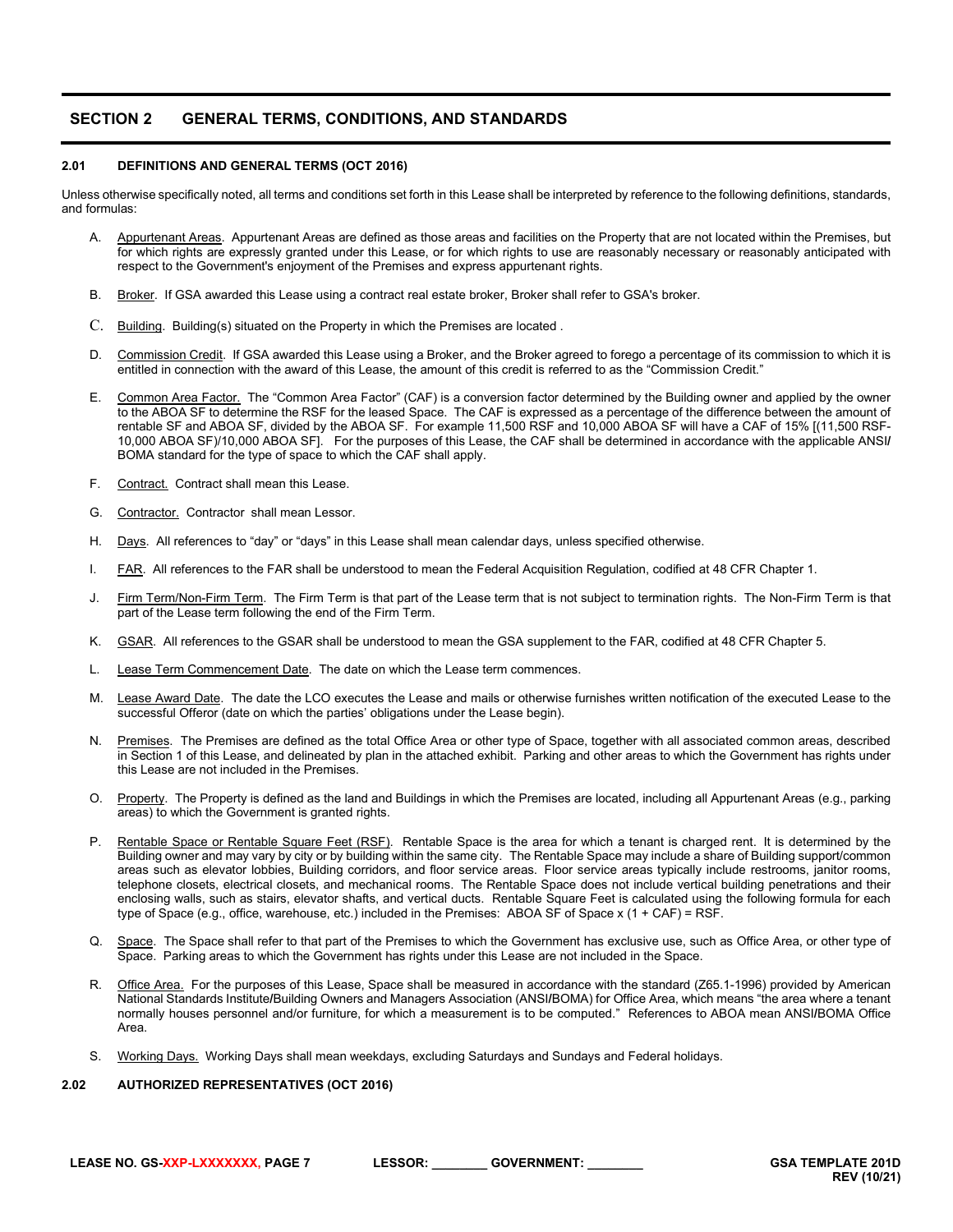Signatories to this Lease shall have full authority to bind their respective principals with regard to all matters relating to this Lease. No other persons shall be understood to have any authority to bind their respective principals, except to the extent that such authority may be explicitly delegated by notice to the other party, or to the extent that such authority is transferred by succession of interest. The Government shall have the right to substitute its Lease Contracting Officer (LCO) by notice, without an express delegation by the prior LCO.

### <span id="page-7-0"></span>**2.03 WAIVER OF RESTORATION (OCT 2021)**

Lessor shall have no right to require the Government to restore the Premises upon expiration or earlier termination (full or partial) of the Lease, and waives all claims against the Government for:

a) waste, or,

b) damages or restoration arising from or related to:

(1) the Government's normal and customary use of the Premises during the term of the Lease (including any extensions thereof), as well as (2) any initial or subsequent alteration to the Premises regardless of whether such alterations are performed by the Lessor or by the Government.

At its sole option, the Government may abandon property in the Space following expiration or earlier termination (full or partial) of the Lease, in which case the property will become the property of the Lessor and the Government will be relieved of any liability in connection therewith.

### <span id="page-7-1"></span>**2.04 OPERATING COSTS ADJUSTMENT (JUN 2012)**

A. Beginning with the second year of the Lease and each year thereafter, the Government shall pay annual incremental adjusted rent for changes in costs for cleaning services, supplies, materials, maintenance, trash removal, landscaping, water, sewer charges, heating, electricity, and certain administrative expenses attributable to occupancy.

B. The amount of adjustment will be determined by multiplying the base rate by the annual percent of change in the Cost of Living Index. The percent change will be computed by comparing the index figure published for the month prior to the Lease Term Commencement Date with the index figure published for the month prior which begins each successive 12-month period. For example, a Lease which commences in June of 2005 would use the index published for May of 2005, and that figure would be compared with the index published for May of 2006, May of 2007, and so on, to determine the percent change. The Cost of Living Index will be measured by the Department of Labor revised Consumer Price Index for Urban Wage Earners and Clerical Workers (CPI-W), U.S. city average, all items, (1982 to 1984 = 100) published by the Bureau of Labor Statistics. Payment will be made with the monthly installment of fixed rent. Rental adjustments will be effective on the anniversary date of the Lease; however, payment of the adjusted rental rate will become due on the first workday of the second month following the publication of the Cost of Living Index for the month prior to the commencement of each 12-month period.

C. In the event of any decreases in the Cost of Living Index occurring during the term of the occupancy under the Lease, the rental amount will be reduced accordingly. The amount of such reductions will be determined in the same manner as increases in rent provided under this paragraph.

D. If the Government exercises an option to extend the Lease term at the same rate as that of the original term, the option price will be based on the adjustment during the original term. Annual adjustments will continue.

### <span id="page-7-2"></span>**2.05 RELOCATION RIGHTS (OCT 2021)**

If it becomes necessary in the orderly development of the Airport, Lessor may require the relocation of Premises to other space at the Airport which, in the reasonable judgment of Lessor, is similar and suitable for the purposes for which this Lease is entered as such purposes are set forth herein. Should such relocation be necessary, the Lessor shall provide the GSA a minimum of 120 days prior written notice. Lessor shall be responsible for all costs for such relocation, including all costs for moving furniture, office equipment, telephone and data lines, and any other costs associated with replicating necessary operational features provided in the space originally leased. The Airport shall provide such relocated Premises at the same rental rate as the original Premises, unless the new Premises are located in an area for which the Airport charges tenants a lower rate, in which event the parties shall negotiate a reduction in the rental rate. The Government will not reimburse the Lessor for any increased square footage as a result of such relocation.

### <span id="page-7-3"></span>**2.06 RECITALS FOR TRANSPORTATION SECURITY ADMINISTRATION (ON-AIRPORT) (JUN 2012)**

A. The Transportation Security Administration (TSA) is required, pursuant to 49 U.S.C. 40101—The Aviation and Transportation Security Act (ATSA), to oversee security measures at the Airport.

B. TSA is responsible for airline passenger and baggage screening services at the Airport.

C. The U.S. General Services Administration (GSA), on behalf of TSA, leases certain facilities on the Airport premises for administrative offices and/or break rooms in support of airport passenger and baggage screening services by the TSA.

D. Space for TSA to screen passengers and baggage is expressly excluded from this Lease.

### <span id="page-7-4"></span>**2.07 ACCEPTANCE OF SPACE AND CERTIFICATE OF OCCUPANCY (ON-AIRPORT) (MAY 2015)**

A. The Lessor shall provide floor plans for the Space and a valid Certificate of Occupancy (C of O), issued by the local jurisdiction, for the intended use of the Government. If the local jurisdiction does not issue C of O's or if the C of O is not available, the Lessor may satisfy this condition by providing a report prepared by a licensed fire protection engineer that verifies that the Space complies with all applicable local fire protection and life safety codes and ordinances and all fire protection and life safety-related requirements of this Lease.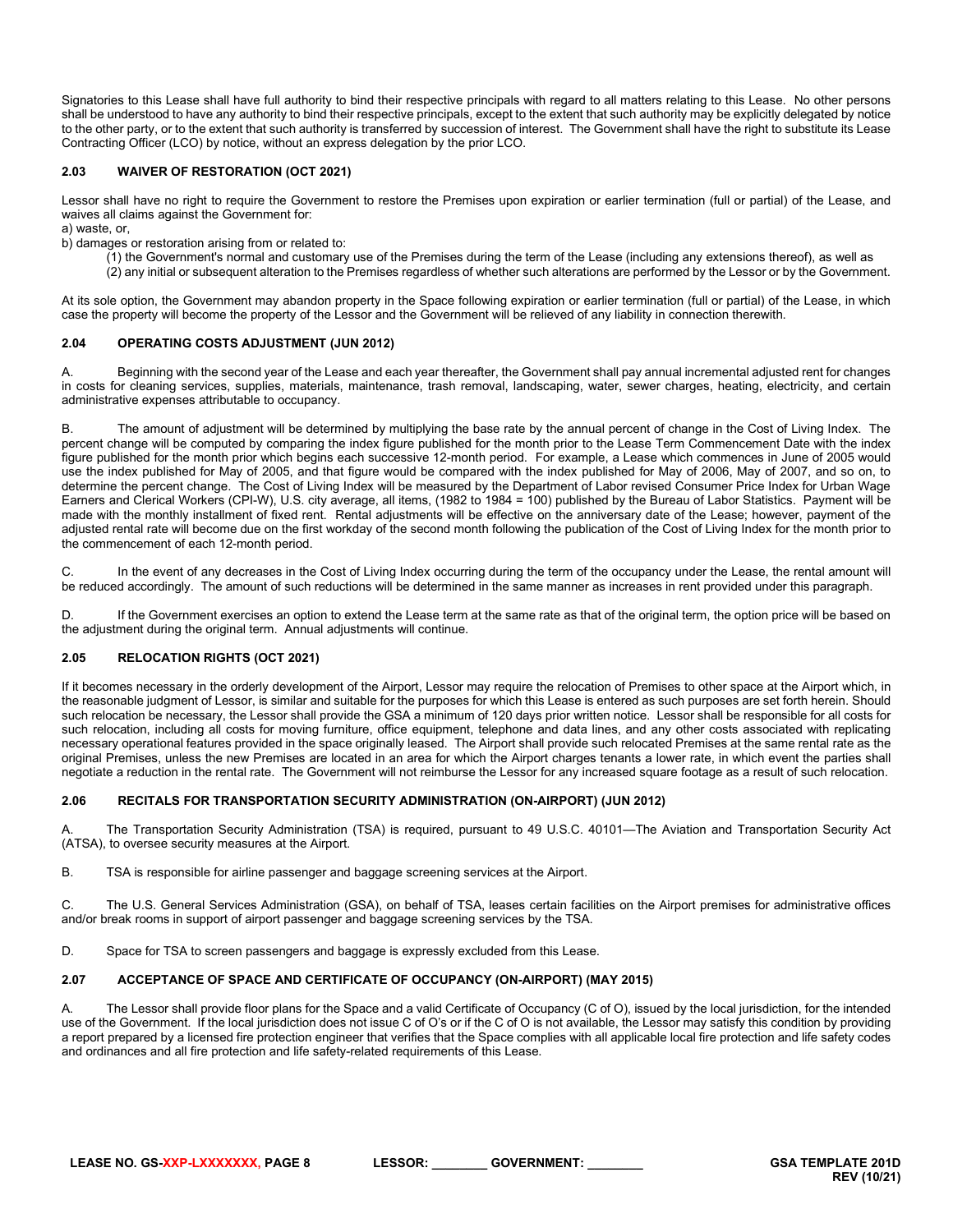B. Neither the Government's acceptance of the Premises for occupancy or acceptance of related appurtenances, nor the Government's occupancy of the Premises, shall be construed as a waiver of any requirement or right of the Government under this lease, or as otherwise prejudicing the Government with respect to any such requirement or right, or as an acceptance of any latent defect or condition.

### <span id="page-8-0"></span>**2.08 ALTERATIONS PRIOR TO ACCEPTANCE (JUN 2012)**

The Government's rights stated under the General Clause "Alterations" also apply to initial build-out of the Premises.

### <span id="page-8-1"></span>**2.09 SYSTEM FOR AWARD MANAGEMENT (MAR 2020)**

The Offeror must have an active registration in the System for Award Management (SAM), via the Internet at, https://www.sam.gov/SAM/ prior to the Lease Award Date. Registration must be for purposes of "All Awards" and include completion of all required representations and certifications within SAM. Registration must be active throughout the life of the Lease. To remain active, the Offeror/Lessor is required to update or renew its registration annually. The Government will not process rent payments to Lessors without an active registration in SAM. No change of ownership of the leased Premises will be recognized by the Government until the new owner registers in SAM.

### <span id="page-8-2"></span>**2.10 SECURITY UPGRADES DUE TO IMMEDIATE THREAT (APR 2011)**

The Government reserves the right, at its own expense and with its own personnel, to heighten security in the Building under Lease during heightened security conditions due to emergencies such as terrorist attacks, natural disaster, and civil unrest.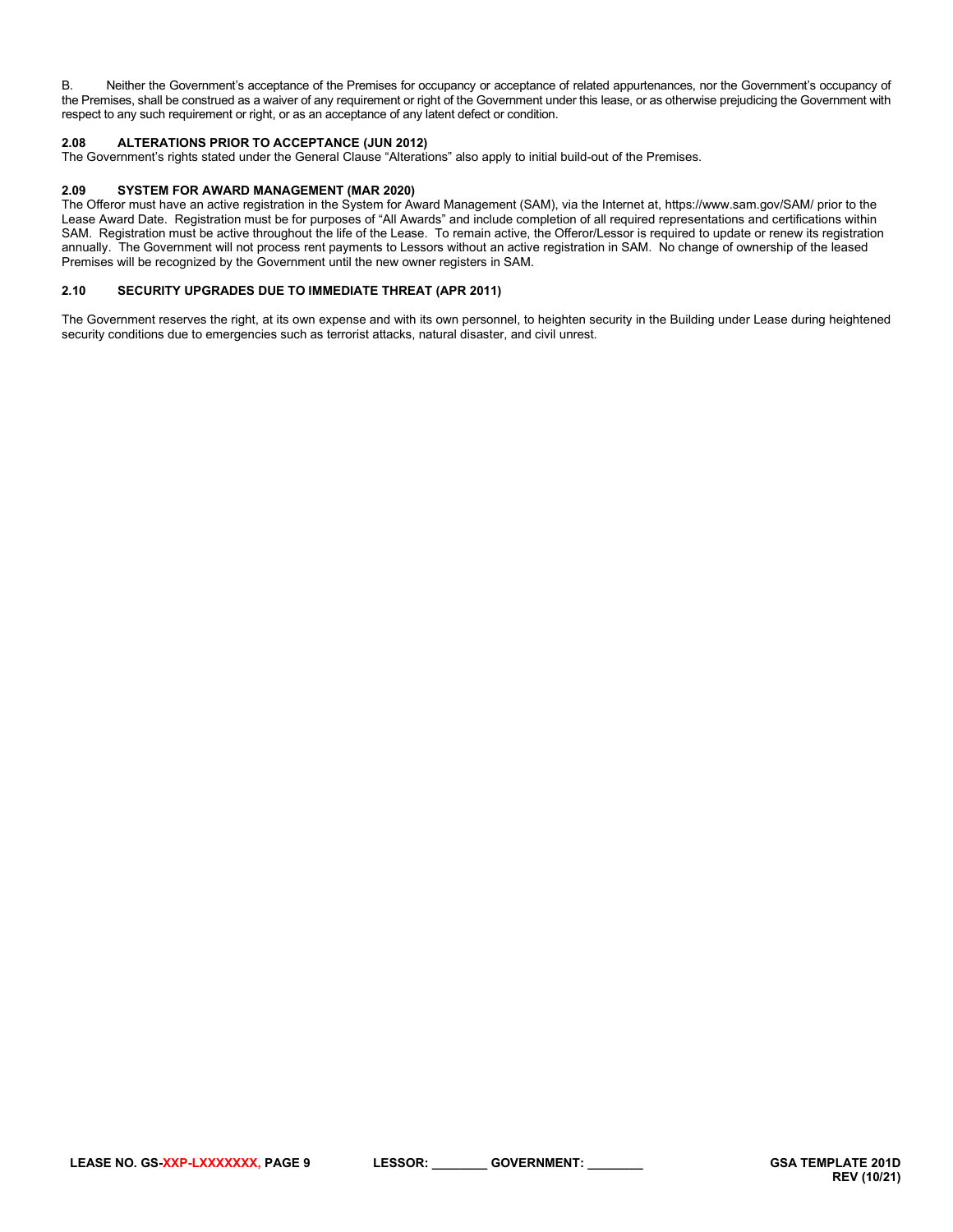# <span id="page-9-0"></span>**SECTION 3 CONSTRUCTION STANDARDS AND SHELL COMPONENTS**

### <span id="page-9-1"></span>**3.01 BUILDING SHELL REQUIREMENTS (ON-AIRPORT) (SEP 2013)**

A. The Building Shell shall be designed, constructed, and maintained in accordance with the standards set forth herein and completed prior to acceptance of Space. For pricing, fulfillment of all requirements not specifically designated as operating costs or other rent components as indicated shall be deemed included in the Shell Rent.

B. Base structure and Building enclosure components shall be complete. All common areas accessible by the Government, such as lobbies, fire egress corridors and stairwells, elevators, garages, and service areas, shall be complete. Restrooms shall be complete and operational. All newly installed Building shell components, including but not limited to, heating, ventilation, and air conditioning (HVAC), electrical, ceilings, sprinklers, etc., shall be furnished, installed, and coordinated with TIs. Circulation corridors are provided as part of the base Building only on multi-tenanted floors where the corridor is common to more than one tenant. On single tenant floors, only the fire egress corridor(s) necessary to meet code is provided as part of the shell.

### <span id="page-9-2"></span>**3.02 MEANS OF EGRESS (MAY 2015)**

A. Prior to occupancy, the Premises and any parking garage areas shall meet or will be upgraded to meet, either the applicable egress requirements in the National Fire Protection Association, Life Safety Code (NFPA 101), or the International Code Council, International Building Code (IBC), each current as of the Lease Award Date, or use an alternative approach or method that achieves an equivalent level of safety deemed acceptable by the Government.

B. The Space shall have unrestricted access to a minimum of two remote exits on each floor of Government occupancy.

C. Interlocking or scissor stairs located on the floor(s) where Space is located shall only count as one exit stair.

D. A fire escape located on the floor(s) where Space is located shall not be counted as an approved exit stair.

E. Doors shall not be locked in the direction of egress unless equipped with special locking hardware in accordance with requirements of NFPA 101 or the IBC.

#### <span id="page-9-3"></span>**3.03 AUTOMATIC FIRE SPRINKLER SYSTEM (SEP 2013)**

A. Any portion of the Space located below-grade, including parking garage areas, and all areas in a Building referred to as "hazardous areas" (defined in National Fire Protection Association (NFPA) 101) that are located within the entire Building (including non-Government areas) shall be protected by an automatic fire sprinkler system or an equivalent level of safety.

B. For Buildings in which any portion of the Space is on or above the sixth floor, then, at a minimum, the Building up to and including the highest floor of Government occupancy shall be protected by an automatic fire sprinkler system or an equivalent level of safety.

C. For Buildings in which any portion of the Space is on or above the sixth floor, and lease of the Space will result, either individually or in combination with other Government Leases in the Building, in the Government leasing 35,000 or more ANSI/BOMA Office Area SF of Space in the Building, then the entire Building shall be protected throughout by an automatic fire sprinkler system or an equivalent level of safety.

D. Automatic fire sprinkler system(s) shall be installed in accordance with the requirements of NFPA 13, Standard for the Installation of Sprinkler Systems that was in effect on the actual date of installation.

E. Automatic fire sprinkler system(s) shall be maintained in accordance with the requirements of NFPA 25, Standard for the Inspection, Testing, and Maintenance of Water-based Fire Protection Systems (current as of the Lease Award Date).

F. "Equivalent level of safety" means an alternative design or system (which may include automatic fire sprinkler systems), based upon fire protection engineering analysis, which achieves a level of safety equal to or greater than that provided by automatic fire sprinkler systems.

### <span id="page-9-4"></span>**3.04 FIRE ALARM SYSTEM (SEP 2013)**

A. A Building-wide fire alarm system shall be installed in the entire Building in which any portion of the Space is located on the 3<sup>rd</sup> floor or higher.

B. The fire alarm system shall be installed in accordance with the requirements of NFPA 72, National Fire Alarm and Signaling Code that was in effect on the actual date of installation.

C. The fire alarm system shall be maintained in accordance with the requirements of NFPA 72, National Fire Alarm and Signaling Code (current as of the Lease Award Date).

The fire alarm system shall transmit all fire alarm signals to the local fire department via any of the following means: directly to the local fire department, to the (911) public communications center, to a central station, to a remote supervising station, or to a proprietary supervising station.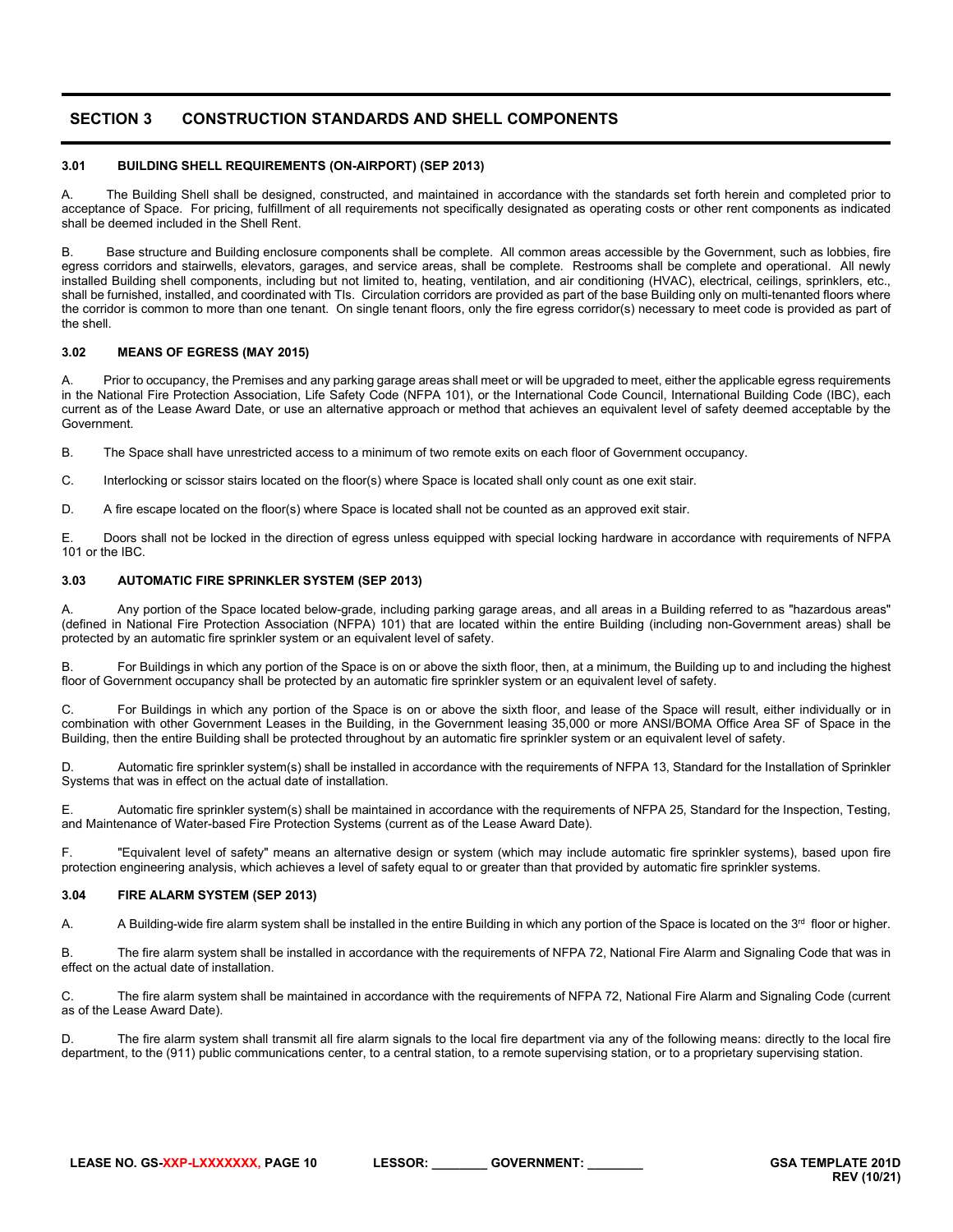E. If the Building's fire alarm control unit is over 25 years old as of the Lease Award Date, Lessor shall install a new fire alarm system in accordance with the requirements of NFPA 72, National Fire Alarm and Signaling Code (current as of the Lease Award Date), prior to Government acceptance and occupancy of the Space.

### <span id="page-10-0"></span>**3.05 ENERGY INDEPENDENCE AND SECURITY ACT (DEC 2011)**

A. The Energy Independence and Security Act (EISA) establishes the following requirements for Government Leases in Buildings that have not earned the ENERGY STAR® Label conferred by the Environmental Protection Agency (EPA) within one year prior to the due date for final proposal revisions ("most recent year").

- B. If this Lease was awarded under any of EISA's Section 435 statutory exceptions, the Lessor shall either:
	- 1. Earn the ENERGY STAR® Label prior to acceptance of the Space (or not later than one year after the Lease Award Date of a succeeding or superseding Lease); or
	- 2. Complete energy efficiency and conservation improvements if any, agreed to by Lessor in lieu of earning the ENERGY STAR® Label prior to acceptance of the Space (or not later than one year after the Lease Award Date of a succeeding or superseding Lease).

C. If this Lease was awarded to a Building to be built or to a Building predominantly vacant as of the due date for final proposal revisions and was unable to earn the ENERGY STAR® label for the most recent year (as defined above) due to insufficient occupancy, but was able to demonstrate sufficient evidence of capability to earn the ENERGY STAR® label, then Lessor must earn the ENERGY STAR® label within 18 months after occupancy by the Government.

### <span id="page-10-1"></span>**3.06 ACCESSIBILITY (FEB 2007)**

The Building, leased Space, and areas serving the leased Space shall be accessible to persons with disabilities in accordance with the Architectural Barriers Act Accessibility Standard (ABAAS), Appendices C and D to 36 CFR Part 1191 (ABA Chapters 1 and 2, and Chapters 3 through 10). To the extent the standard referenced in the preceding sentence conflicts with local accessibility requirements, the more stringent shall apply.

### <span id="page-10-2"></span>**3.07 MECHANICAL, ELECTRICAL, PLUMBING: GENERAL (APR 2011)**

The Lessor shall provide and operate all Building equipment and systems in accordance with applicable technical publications, manuals, and standard procedures. Mains, lines, and meters for utilities shall be provided by the Lessor. Exposed ducts, piping, and conduits are not permitted in office Space.

### <span id="page-10-3"></span>**3.08 RESTROOMS (ON-AIRPORT) (JUN 2012)**

Government employees shall have access to all public restroom facilities for men and women in the Airport terminal at all times without additional payment.

## <span id="page-10-4"></span>**3.09 HEATING, VENTILATION, AND AIR CONDITIONING (ON-AIRPORT) (APR 2011)**

A. Temperatures shall conform to local commercial equivalent temperature levels and operating practices to maximize tenant satisfaction. These temperatures shall be maintained throughout the leased Premises and service areas, regardless of outside temperatures, during the hours of operation specified in this Lease. The Lessor shall perform any necessary systems start-up required to meet the commercially equivalent temperature levels prior to the first hour of each day's operation. At all times, humidity shall be maintained below 60 percent relative humidity.

B. The Lessor shall conduct HVAC system balancing after all HVAC system alterations during the term of the Lease and shall make a reasonable attempt to schedule major construction outside of office hours.

C. Normal HVAC systems maintenance shall not disrupt tenant operations.

### <span id="page-10-5"></span>**3.10 TELECOMMUNICATIONS: LOCAL EXCHANGE ACCESS (ON-AIRPORT) (SEP 2013)**

- A. The Government may elect to contract its own telecommunications (voice, data, video, Internet, or other emerging technologies) service in the Space. The Government may contract with one or more parties to have inside wiring (or other transmission medium) and telecommunications equipment installed.
- B. The Lessor shall allow the Government's designated telecommunications providers access to utilize existing Building wiring to connect its services to the Government's Space. If the existing Building wiring is insufficient to handle the transmission requirements of the Government's designated telecommunications providers, the Lessor shall provide access from the point of entry into the Building to the Government's floor Space, subject to any inherent limitations in the pathway involved.
- C. The Lessor shall allow the Government's designated telecommunications providers to affix telecommunications antennas (high frequency, mobile, microwave, satellite, or other emerging technologies), subject to weight and wind load conditions, to roof, parapet, or Building envelope as required.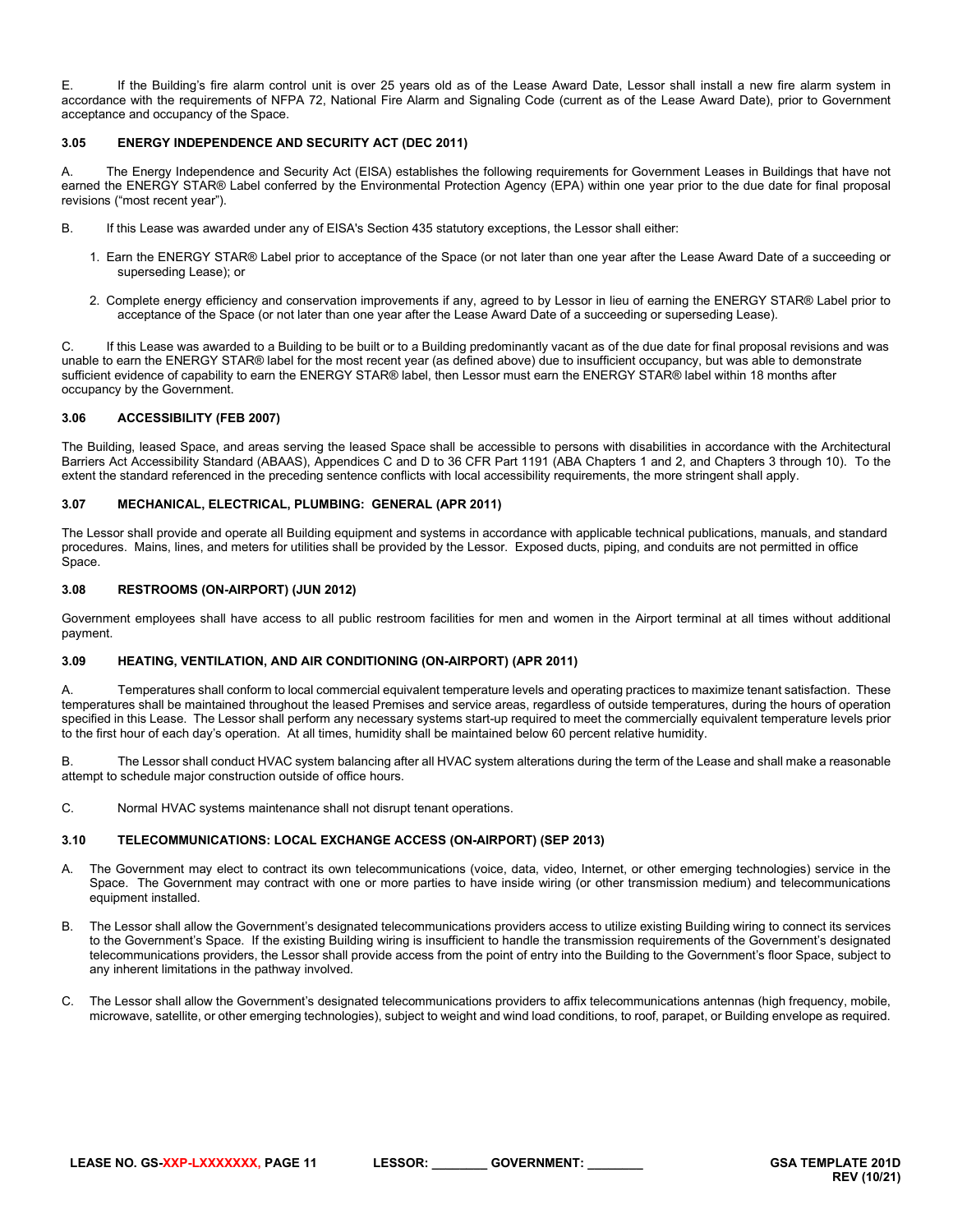# <span id="page-11-0"></span>**3.11 GOVERNMENT PROJECT MANAGEMENT SYSTEM (ON-AIRPORT) (OCT 2021)**

The Government may direct the Lessor to use the Government's designated project management system for post-award and post-occupancy activities.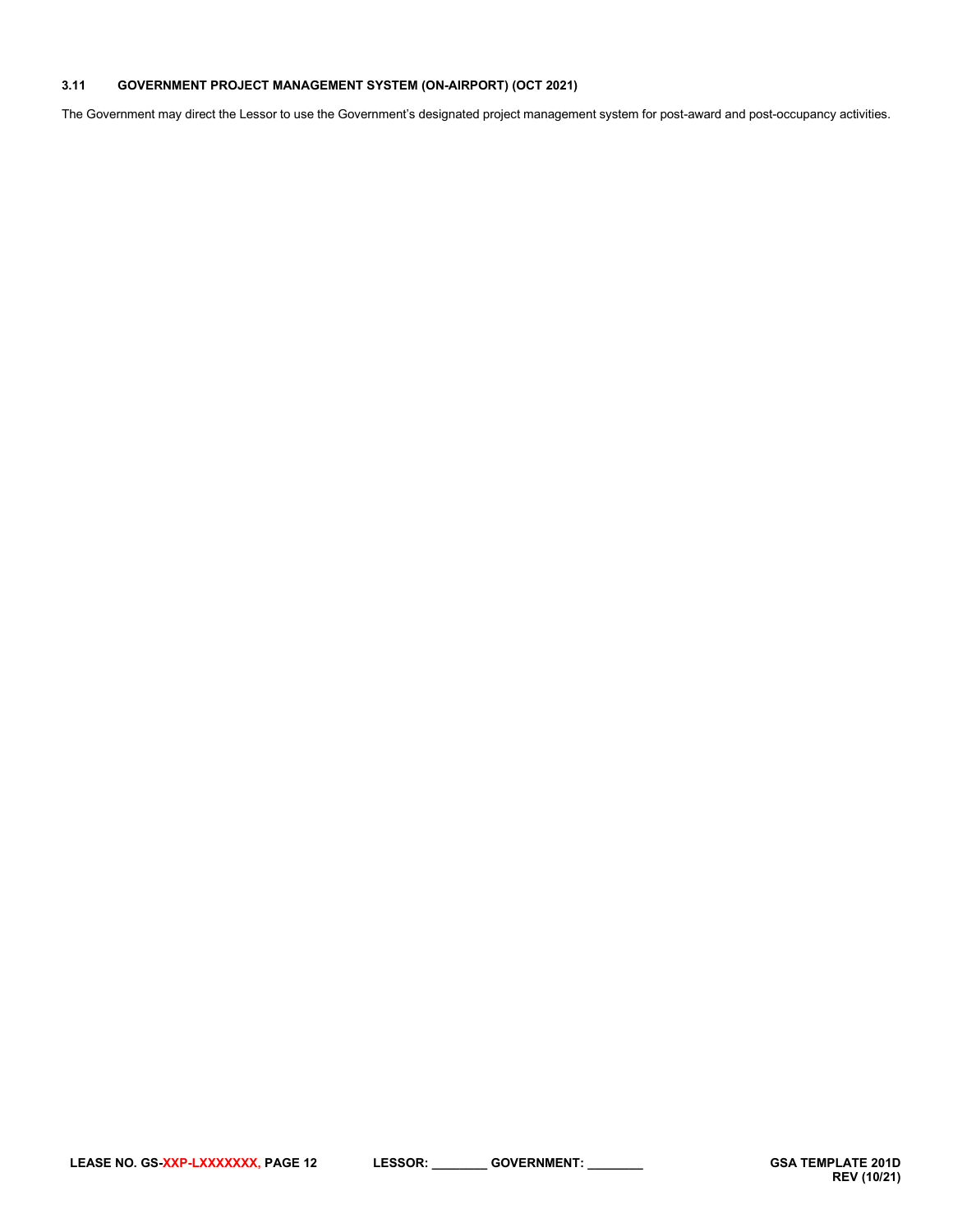# <span id="page-12-0"></span>**SECTION 4 UTILITIES, SERVICES, AND OBLIGATIONS DURING THE LEASE TERM**

### <span id="page-12-1"></span>**4.01 SERVICES, UTILITIES, AND MAINTENANCE (ON-AIRPORT) (OCT 2020)**

The Lessor is responsible for providing all utilities necessary for base building and tenant operations and all associated costs are included as a part of the established rental rates. The Lessor shall follow routine cleaning and disinfecting requirements in Section 5.01. The following services, utilities, and maintenance shall be provided by the Lessor as part of the rental consideration (check all that apply):

|  | HEAT<br><b>ELECTRICITY</b><br>POWER (Special Equip.)<br>WATER (Hot & Cold)<br>SNOW REMOVAL |  | <b>TRASH REMOVAL</b><br>CHILLED DRINKING WATER<br>AIR CONDITIONING<br><b>RESTROOM SUPPLIES</b><br>JANITORIAL SERV. & SUPP. |  | <b>ELEVATOR SERVICE</b><br><b>WINDOW WASHING</b><br>Frequency<br><b>CARPET CLEANING</b><br>Frequency |  | <b>INITIAL &amp; REPLACEMENT</b><br><b>LAMPS. TUBES &amp; BALLASTS</b><br>PAINTING FREQUENCY<br>Space<br>Public Areas |  | <b>OTHER</b><br>(Specify below) |
|--|--------------------------------------------------------------------------------------------|--|----------------------------------------------------------------------------------------------------------------------------|--|------------------------------------------------------------------------------------------------------|--|-----------------------------------------------------------------------------------------------------------------------|--|---------------------------------|
|--|--------------------------------------------------------------------------------------------|--|----------------------------------------------------------------------------------------------------------------------------|--|------------------------------------------------------------------------------------------------------|--|-----------------------------------------------------------------------------------------------------------------------|--|---------------------------------|

The Lessor shall have an onsite building superintendent or a locally designated representative available to promptly respond to deficiencies, and immediately address all emergency situations.

#### <span id="page-12-2"></span>**4.02 PROVISION OF SERVICES, ACCESS, AND NORMAL HOURS FOR AIRPORT OCCUPANCIES (SEP 2013)**

The Government shall have access to the Premises and its Appurtenant Areas at all times without additional payment, including the use, during other than normal hours, of necessary services and utilities such as elevators, restrooms, lights, and electric power. Cleaning shall be performed after tenant working hours unless daytime cleaning is specified as a special requirement elsewhere in this Lease. Janitorial Services shall not be required on weekends or Federal holidays. Services, maintenance, and utilities shall be provided from **XX AM to XX PM,**

### **4.03 MAINTENANCE AND TESTING OF SYSTEMS (SEP 2013)**

A. The Lessor is responsible for the total maintenance and repair of the leased Premises. Such maintenance and repairs include the site and private access roads. All equipment and systems shall be maintained to provide reliable, energy efficient service without unusual interruption, disturbing noises, exposure to fire or safety hazards, uncomfortable drafts, excessive air velocities, or unusual emissions of dirt. The Lessor's maintenance responsibility includes initial supply and replacement of all supplies, materials, and equipment necessary for such maintenance. Maintenance, testing, and inspection of appropriate equipment and systems shall be done in accordance with current applicable codes, and inspection certificates shall be displayed as appropriate. Copies of all records in this regard shall be forwarded to the Government's designated representative.

B. At the Lessor's expense, the Government reserves the right to require documentation of proper operations, inspection, testing, and maintenance of fire protection systems, such as, but not limited to, fire alarm, fire sprinkler, standpipes, fire pump, emergency lighting, illuminated exit signs, emergency generator, prior to occupancy to ensure proper operation. These tests shall be witnessed by the Government's designated representative.

#### <span id="page-12-3"></span>**4.04 RECYCLING (ON-AIRPORT) (JUN 2012)**

Where state or local law, code, or ordinance requires recycling programs (including mercury-containing lamps) for the Space to be provided pursuant to this Lease, the Lessor shall comply with such state and local law, code, or ordinance in accordance with GSA Form 3517, General Clauses, 552.270-8, *Compliance with Applicable Law*. During the lease term, the Lessor agrees, upon request, to provide the Government with additional information concerning recycling programs maintained in the Building and in the Leased Space.

#### <span id="page-12-4"></span>**4.05 RANDOLPH-SHEPPARD COMPLIANCE (SEP 2013)**

During the term of the Lease, the Lessor may not establish vending facilities within the leased Space that will compete with any Randolph-Sheppard vending facilities.

### <span id="page-12-5"></span>**4.06 SAFEGUARDING AND DISSEMINATION OF CONTROLLED UNCLASSIFIED INFORMATION (CUI) BUILDING INFORMATION (FEB 2020)**

This clause applies to all recipients of CUI building information (which falls within the CUI Physical Security category), including offerors, bidders, awardees, contractors, subcontractors, lessors, suppliers and manufacturers.

Marking CUI. Contractors must submit any contractor-generated documents that contain building information to GSA for review and identification of any CUI building information that may be included. In addition, any documents GSA identifies as containing CUI building information must be marked in accordance with the Order and the Marking Controlled Unclassified Information Handbook (the current version may be found at [https://www.archives.gov/files/cui/20161206-cui-marking-handbook-v1-1.pdf\)](https://www.archives.gov/files/cui/20161206-cui-marking-handbook-v1-1.pdf) before the original or any copies are disseminated to any other parties. If CUI content is identified, the CO may direct the contractor, as specified elsewhere in this contract, to imprint or affix CUI document markings (CUI) to the original documents and all copies, before any dissemination, or authorized GSA employees may mark the documents.

1. Authorized recipients.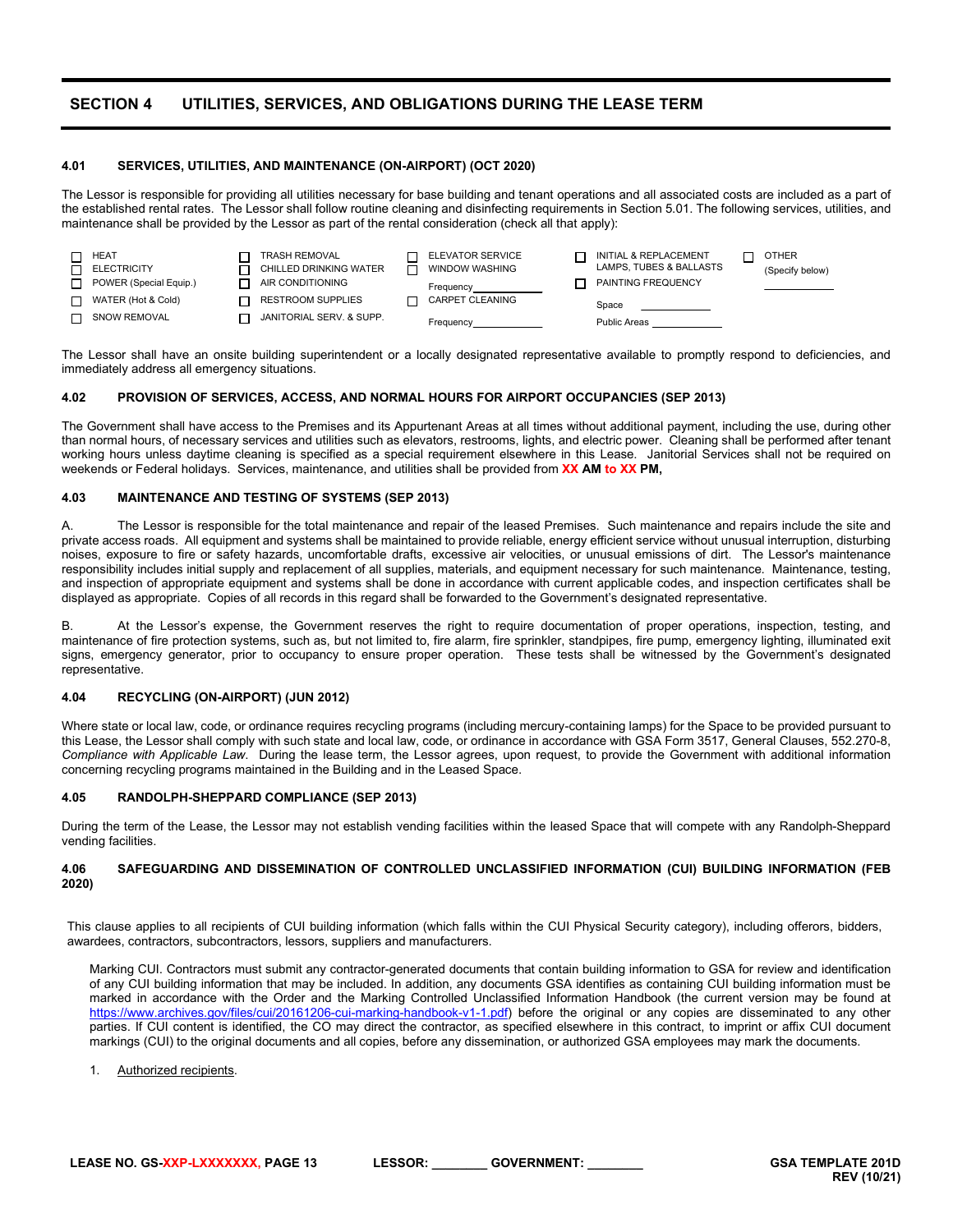- a. Building information designated as CUI must be protected with access strictly controlled and limited to those individuals having a Lawful Government Purpose to access such information, as defined in 32 C.F.R. § 2002.4(bb). Those with such a Lawful Government Purpose may include Federal, state and local government entities, and non-governmental entities engaged in the conduct of business on behalf of or with GSA. Non-governmental entities may include architects, engineers, consultants, contractors, subcontractors, suppliers, utilities, and others submitting an offer or bid to GSA, or performing work under a GSA contract or subcontract. Recipient contractors must be registered as "active" in the System for Award Management (SAM) database at www.sam.gov, and have a Lawful Government Purpose to access such information. If a subcontractor is not registered in the SAM database and has a Lawful Government Purpose to possess CUI building information in furtherance of the contract, the subcontractor must provide to the contractor its DUNS number or its tax ID number and a copy of its business license. The contractor must keep this information related to the subcontractor for the duration of the contract and subcontract.
- b. All GSA personnel and contractors must be provided CUI building information when needed for the performance of official Federal, state, and local government functions, such as for code compliance reviews and the issuance of building permits. Public safety entities such as fire and utility departments may have a Lawful Government Purpose to access CUI building information on a case-by-case basis. This clause must not prevent or encumber the necessary dissemination of CUI building information to public safety entities.
- 2. Dissemination of CUI building information:
	- a. By electronic transmission. Electronic transmission of CUI information outside of the GSA network must use session encryption (or alternatively, file encryption) consistent with National Institute of Standards and Technology (NIST) SP 800-171. Encryption must be through an approved NIST algorithm with a valid certification, such as Advanced Encryption Standard or Triple Data Encryption Standard, in accordance with Federal Information Processing Standards Publication 140-2, Security Requirements for Cryptographic Modules, as required by GSA policy.
	- b. By nonelectronic form or on portable electronic data storage devices. Portable electronic data storage devices include CDs, DVDs, and USB drives. Nonelectronic forms of CUI building information include paper documents, photographs, and film, among other formats.<br>By mai
		- By mail. Contractors must only use methods of shipping that provide services for monitoring receipt such as track and confirm, proof of delivery, signature confirmation, or return receipt.
		- ii. In person. Contractors must provide CUI building information only to authorized recipients with a Lawful Government Purpose to access such information. Further information on authorized recipients is found in section 1 of this clause.
- 3. Record keeping. Contractors must maintain a list of all entities to which CUI is disseminated, in accordance with sections 2 and 3 of this clause. This list must include, at a minimum:
	- a. The name of the state, Federal, or local government entity, utility, or firm to which CUI has been disseminated;
	- b. The name of the individual at the entity or firm who is responsible for protecting the CUI building information, with access strictly controlled and limited to those individuals having a Lawful Government Purpose to access such information;
	- c. Contact information for the named individual; and
	- d. A description of the CUI building information provided.

Once "as built" drawings are submitted, the contractor must collect all lists maintained in accordance with this clause, including those maintained by any subcontractors and suppliers, and submit them to the CO. For Federal buildings, final payment may be withheld until the lists are received.

- 4. Safeguarding CUI documents. CUI building information (both electronic and paper formats) must be stored within controlled environments that prevent unauthorized access. GSA contractors and subcontractors must not take CUI building information outside of GSA or their own facilities or network, except as necessary for the performance of that contract. Access to the information must be limited to those with a Lawful Government Purpose for access.
- 5. Destroying CUI building information. When no longer needed, CUI building information must either be returned to the CO or destroyed in accordance with guidelines in NIST Special Publication 800-88, Guidelines for Media Sanitization.
- 6. Notice of disposal. The contractor must notify the CO that all CUI building information has been returned or destroyed by the contractor and its subcontractors or suppliers in accordance with paragraphs 4 and 5 of this clause, with the exception of the contractor's record copy. This notice must be submitted to the CO at the completion of the contract to receive final payment. For leases, this notice must be submitted to the CO at the completion of the lease term.
- 7. CUI security incidents. All improper disclosures or receipt of CUI building information must be immediately reported to the CO and the GSA Incident Response Team Center at gsa-ir@gsa.gov. If the contract provides for progress payments, the CO may withhold approval of progress payments until the contractor provides a corrective action plan explaining how the contractor will prevent future improper disclosures of CUI building information. Progress payments may also be withheld for failure to comply with any provision in this clause until the contractor provides a corrective action plan explaining how the contractor will rectify any noncompliance and comply with the clause in the future.
- 8. Subcontracts. The contractor and subcontractors must insert the substance of this clause in all subcontracts.

### <span id="page-13-0"></span>**4.07 INDOOR AIR QUALITY (OCT 2019)**

The Lessor shall control airborne contaminants at the source and/or operate the Space in such a manner that indoor air quality action limits identified in the PBS Desk Guide for Indoor Air Quality Management (Companion to GSA Order PBS 1000.8), OSHA regulatory limits, and generally accepted consensus standards are not exceeded. .

B. The Lessor shall avoid the use of products containing toxic, hazardous, carcinogenic, flammable, or corrosive ingredients as determined from the product label or manufacturer's safety data sheet. The Lessor shall use available odor-free or low odor products when applying paints, glues,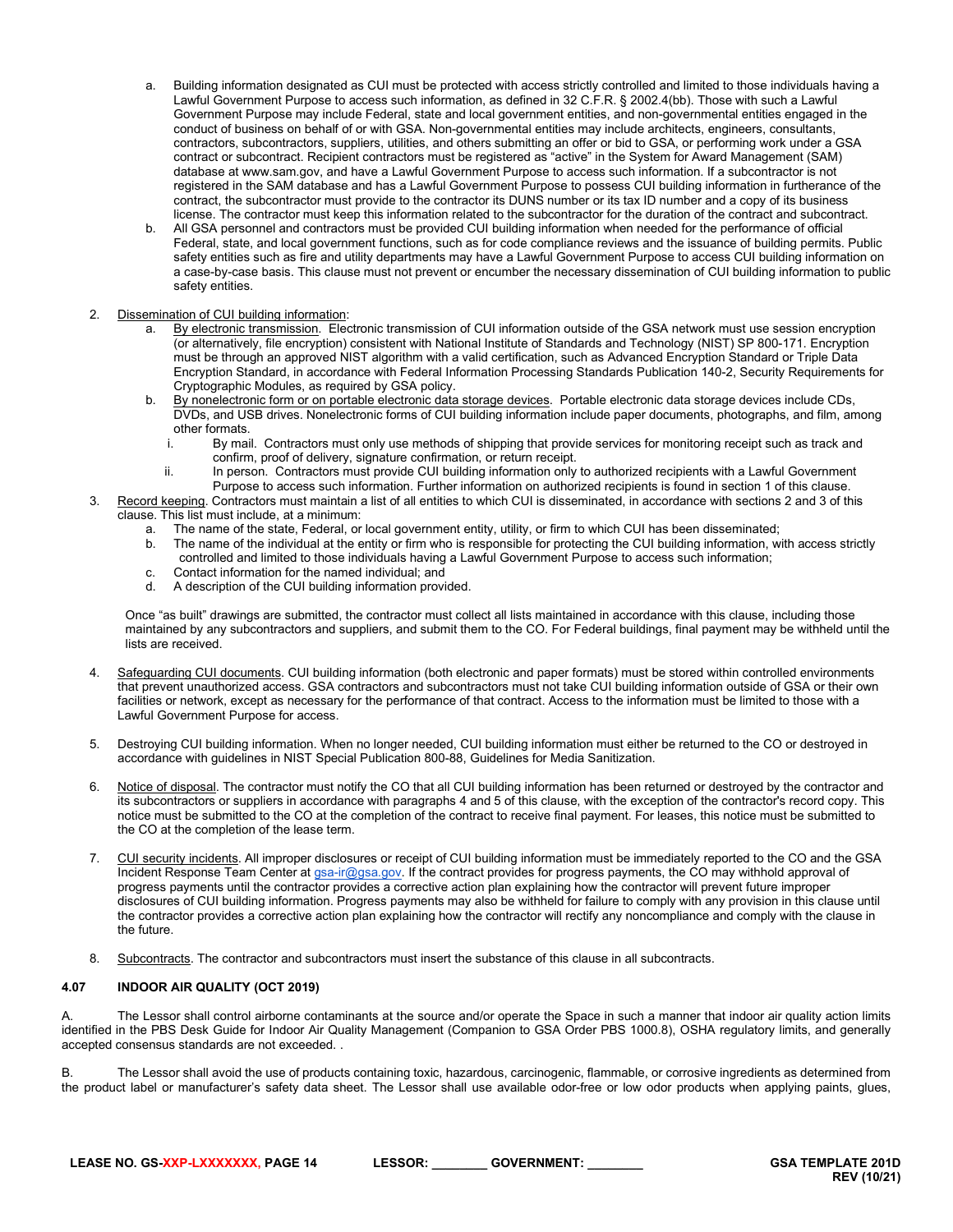lubricants, and similar wet products. When such equivalent products are not available, lessor shall use the alternate products outside normal working hours. Except in an emergency, the Lessor shall provide at least 72 hours advance notice to the Government before applying chemicals or products with noticeable odors in occupied Spaces and shall adequately ventilate those Spaces during and after application.

C. The Lessor shall serve as first responder to any occupant complaints about indoor air quality (IAQ). The Lessor shall promptly investigate such complaints and implement the necessary controls to address each complaint. Investigations shall include testing as needed, to ascertain the source and severity of the complaint.

D. The Government reserves the right to conduct independent IAQ assessments and detailed studies in Space that it occupies, as well as in space serving the Space (e.g., common use areas, mechanical rooms, HVAC systems, etc.). The Lessor shall assist the Government in its assessments and detailed studies by:

- 1. Making available information on Building operations and Lessor activities;
- Providing access to Space for assessment and testing, if required; and

3. Implementing corrective measures required by the LCO. The Lessor shall take corrective action to correct any tests or measurements that do not meet GSA policy action limits in the PBS Desk Guide for Indoor Air Quality Management (Companion to GSA Order PBS 1000.8), OSHA regulatory limits and generally accepted consensus standards.

E. The Lessor shall provide to the Government safety data sheets (SDS) upon request for the following products prior to their use during the term of the Lease: adhesives, caulking, sealants, insulating materials, fireproofing or firestopping materials, paints, carpets, floor and wall patching or leveling materials, lubricants, clear finish for wood surfaces, janitorial cleaning products, pesticides, rodenticides, and herbicides. The Government reserves the right to review such products used by the Lessor within the Space, common building areas, ventilation systems and zones serving the Space, and the area above suspended ceilings and engineering space in the same ventilation zone as the Space.

F. The Lessor shall use high efficiency (HEPA) filtration vacuums for cleaning and minimum MERV 10 rated ventilation system filtration whenever feasible.

G. The Lessor is encouraged to comply with best practices outlined in Appendix D- Indoor Air Quality in GSA Leased Facilities (Best Practices) within the PBS Desk Guide for Indoor Air Quality Management (Companion to GSA Order PBS 1000.8).

### <span id="page-14-0"></span>**4.08 HAZARDOUS MATERIALS (ON-AIRPORT) (OCT 2021)**

The leased Space shall be free of hazardous materials, hazardous substances, and hazardous wastes, as defined by and according to applicable Federal, state, and local environmental regulations including, but not limited to, the following:

A. The leased Space shall be free of all asbestos containing materials, except undamaged asbestos flooring in the Space or undamaged boiler or pipe insulation outside the Space, in which case an asbestos management program conforming to EPA guidance shall be implemented.

B. The Lessor shall provide Space to the Government that is free from ongoing water leaks or moisture infiltration. The Space and ventilation zones serving the Space shall also be free of visible mold or actionable airborne mold.

Actionable mold is either visible mold or airborne mold of types and concentrations in excess of that found in the local outdoor air or non-problematic control areas elsewhere in the same building, whichever is lower. The Lessor shall safely remediate all actionable mold in accordance with sub-paragraph B.2 below

2. The Lessor shall be responsible for conducting the remediation in accordance with the relevant provisions of the document entitled "Mold Remediation in Schools and Commercial Buildings" (EPA 402-K-01-001, September 2008 or ANSI/IICRC S520-2015 Standard for Professional Mold Remediation), published by EPA, as same may be amended or revised from time to time, and any other applicable Federal, state, or local laws, regulatory standards, and guidelines.

The Lessor acknowledges and agrees that the Government shall have a reasonable opportunity to inspect the leased Space after conclusion of the remediation. If the results of the Government's inspection indicate that the remediation does not comply with the plan or any other applicable Federal, state, or local laws, regulatory standards, or guidelines, the Lessor, at its sole cost, expense, and risk, shall immediately take all further actions necessary to bring the remediation into compliance.

4. If the Lessor fails to exercise due diligence, or is otherwise unable to remediate the actionable mold, the Government may implement a corrective action program and deduct its costs from the rent.

## <span id="page-14-1"></span>**4.09 OCCUPANT EMERGENCY PLANS (OCT 2020)**

The Lessor is required to cooperate, participate and comply with the development and implementation of the Government's Occupant Emergency Plan (OEP) and a supplemental Shelter-in Place (SIP) Plan. Periodically, the Government may request that the Lessor assist in reviewing and revising its OEP and SIP. The Plan, among other things, will include evacuation procedures and an annual emergency evacuation drill, emergency shutdown of air intake procedures, and emergency notification procedures for the Lessor's Building engineer or manager, Building security, local emergency personnel, and Government agency personnel.